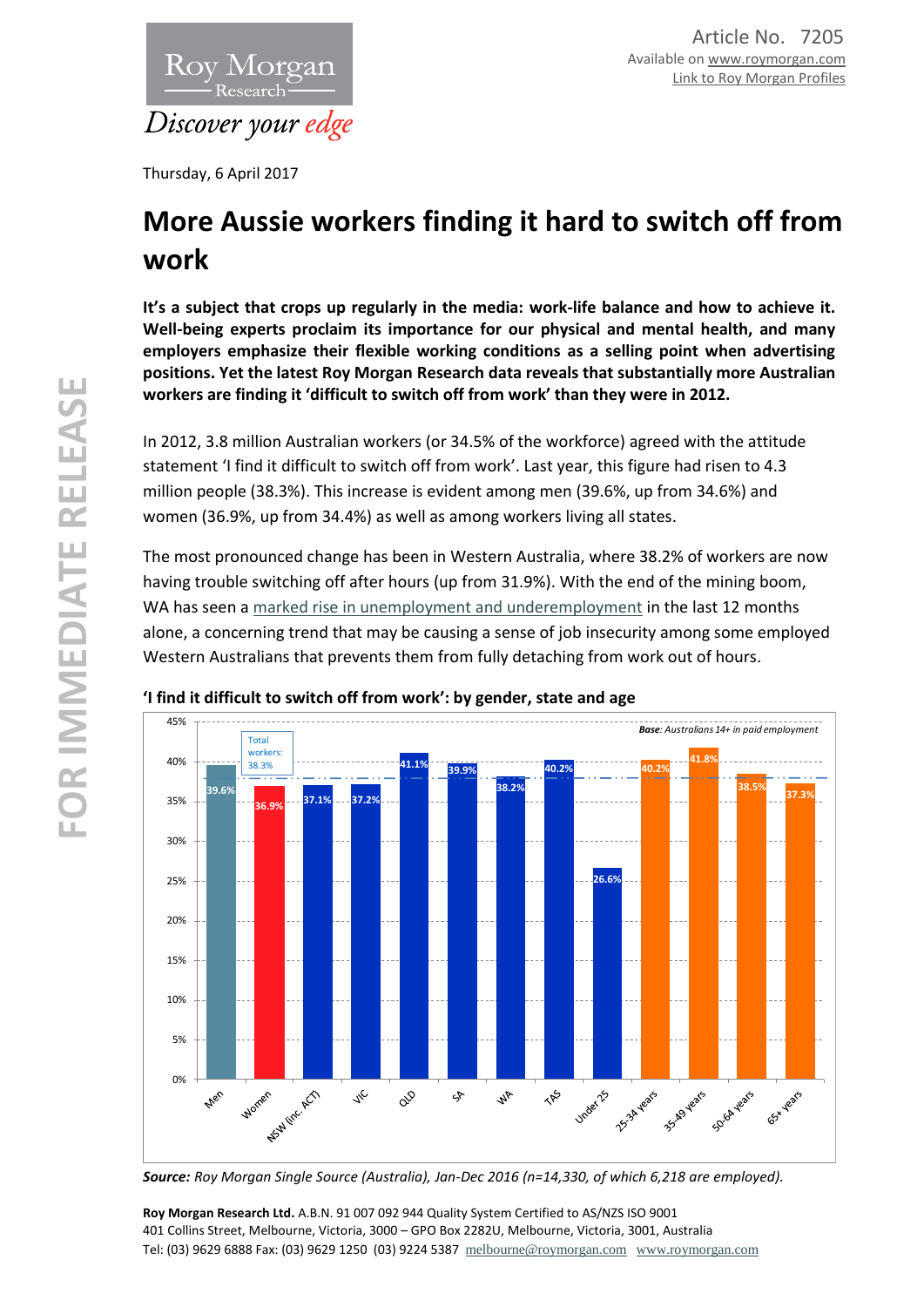Among different age groups, 35-49 year-olds (41.8%, up from 36.8%) are most likely to struggle in switching off from work, but all age groups are affected.

## *Industry and responsibility*

Not surprisingly, workers in certain industries are more likely to have difficulty switching off, with those employed in Construction (48.0%) and Property and Business Services (45.8%) topping the list. In contrast, those employed in Mining (28.1%) and Retail (30.8%) are far less susceptible to this problem.

Similarly unsurprising is the fact that an above average proportion of people with managerial responsibilities find it hard to wind down after hours. From Chairmen/Managing Directors (55.6%) and Department Heads/Branch Managers (55.2%) to General Managers (54.4%), people in management roles appear to find it extra-hard to shake off thoughts of work when they're not working.

### **Michele Levine, CEO, Roy Morgan Research, says:**

*"Over the last few years, an increasing number of Australian workers are finding it hard to switch off and unwind after hours. The latest figures from Roy Morgan show that this phenomenon is widespread, affecting male and female workers of all ages, from all states.*

*"As we have shown, managers of all kinds are particularly susceptible to remaining in work mode even outside of work, as are people employed in the Construction and Property and Business Services industries. But there is another factor at play here too: the very 21st-century condition of being perpetually connected, by way of our digital devices. Whether it's accessing work emails at night via our smart phone, logging into our work network remotely or attending to work-related documents on our laptop, it is now possible to be connected 24/7. While this can certainly be convenient, it can also blur the boundaries between work and life, preventing employees from enjoying their downtime.*

*"For example, Roy Morgan data shows that workers who have problems switching off outside of business hours are markedly more likely than the average worker to 'need to be contactable at all times for work' and to feel they need a mobile phone to help them juggle their work and personal life. What's more, an above-average proportion of them admit that they can't live without a mobile phone.* 

*"Of course, other influences such as whether a worker feels satisfied with and secure in their job can impact their ability to switch off at the end of a working day, and Roy Morgan's wide-ranging employment data can provide insights into such issues for employers keen to ensure their staff maintain a healthy work-life balance."*

## **For comments or more information about Roy Morgan Research's employment data, please contact:**